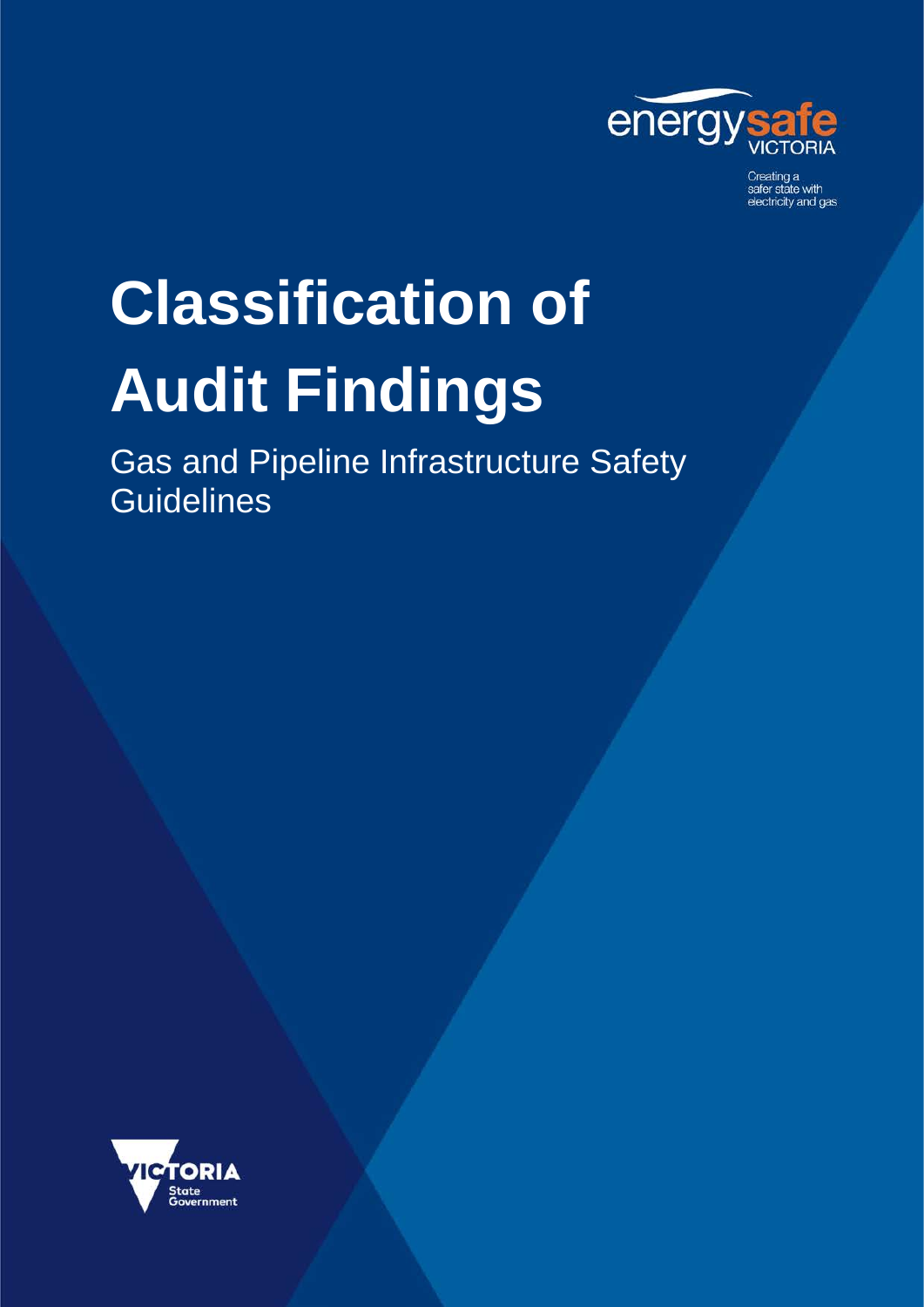Authorised and published by Energy Safe Victoria Melbourne January, 2021

© Copyright State of Victoria 2021

You are free to re-use this work under a Creative Commons Attribution 4.0 licence, provided you credit the State of Victoria (Energy Safe Victoria) as author, indicate if changes were made and comply with the other licence terms. The licence does not apply to any images, photographs or branding, including Government logos.

This document is also available online at www.esv.vic.gov.au

#### **Who we are**

We are Victoria's safety regulator for electricity, gas and pipelines.

Our role is to ensure that Victorian gas and electricity industries are safe and meet community expectations. We are also responsible for licensing and registering electricians, and educating the community about energy safety.

More information is available on the Energy Safe Victoria website: [www.esv.vic.gov.au](http://www.esv.vic.gov.au/)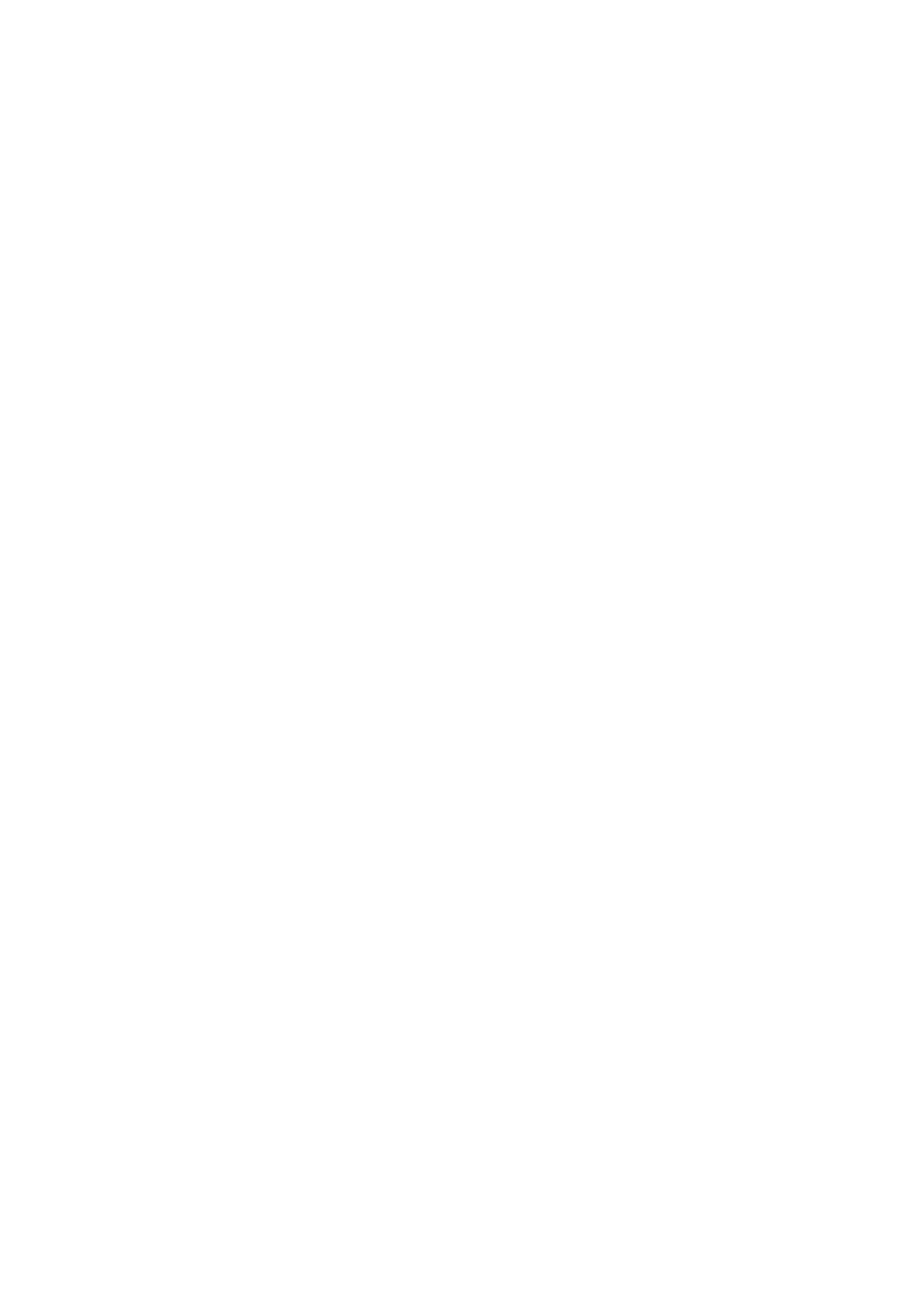# **Background**

Management system audits and field inspections are carried out by ESV to gain assurance that risk controls as identified in SC/SMP documentation have been effectively implemented, monitored and reviewed by the regulated entities to meet specified requirements.

Specified requirements include but are not limited to legislation, standards, internal procedures and other related documents that make up or support the Safety Case / Safety Management Plan.

Entities regulated by ESV that fall under the Gas and Pipeline Infrastructure Safety Division are subjected to office-based management system / process audits and field-based inspections.

### **Management System Audits**

Management system/ process based audits are carried out to review and verify if the management systems and supporting processes are adequately defined in the SC/ SMP and implemented to comply with the specified requirements.

# **Field Inspections**

Field inspections occur typically at the asset location or at work sites to ensure that processes and procedures as described in the management systems are followed during construction, routine operations and maintenance activities. Inspections are carried out to gain assurance that work activities are compliant with the specified requirement.

# **Risk Based Classification of Findings**

Audit evidence would be evaluated against the specified requirements and the level of risk relating to any identified noncompliance will be determined by the auditor.

The level of risk determines the action(s) required to be undertaken by the regulated entity to address the identified noncompliance within the specified time frame. Generally, a finding that has an outcome that is of a higher risk will be rated as a 'Major' noncompliance and require more immediate action to remedy, whereas outcomes of a lower risk will be rated as a 'Minor' noncompliance that can be remedied in a longer timeframe.

A common classification system is applicable to system / process audits and field-based inspections. A summary of the classification of audit findings is outlined below.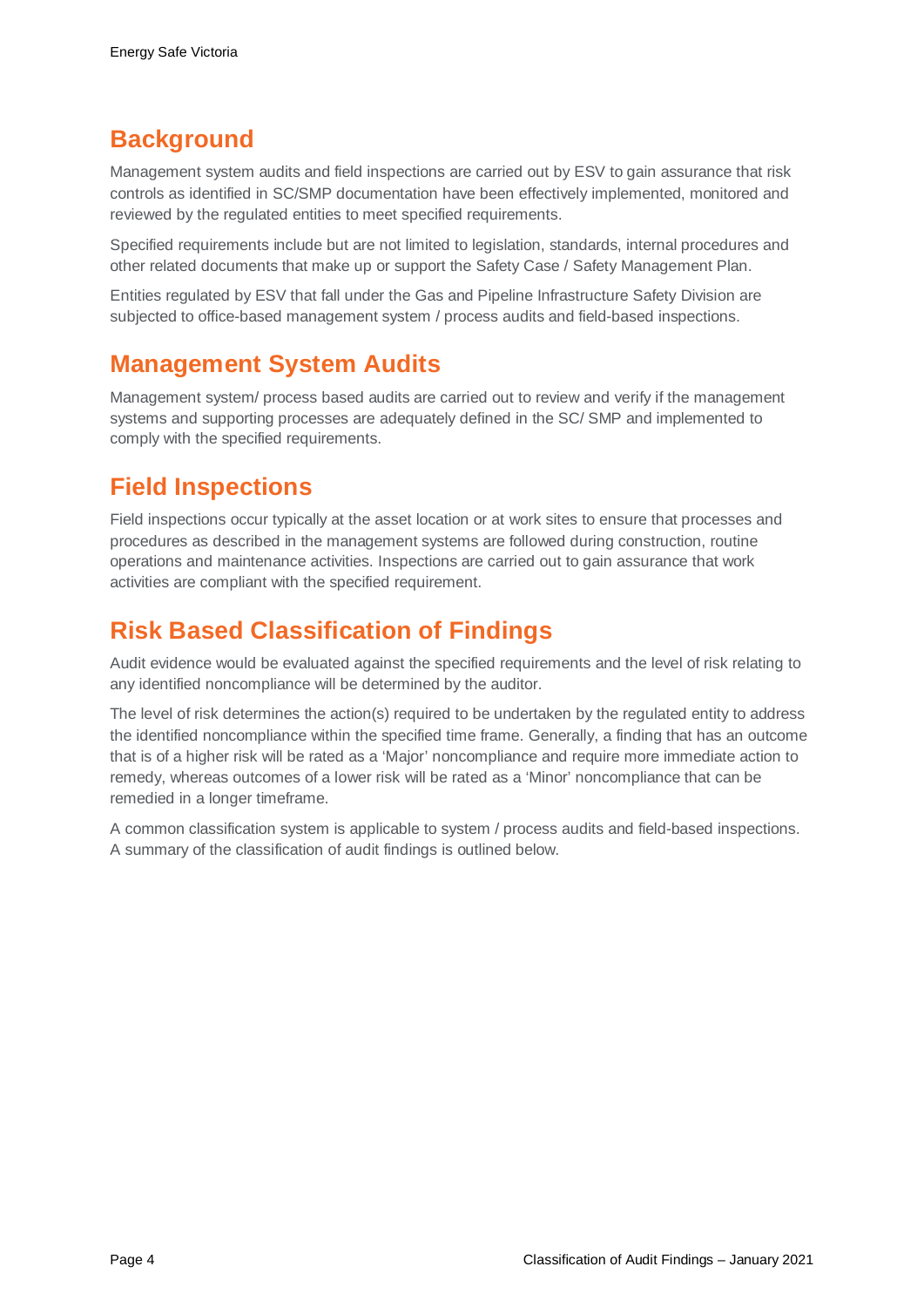| Rating                                  | <b>Description</b>                                                                                                                                               | <b>Action Required</b>                                                                                                                                                                                                                                                                                                                                                                                                                                                                                                                                                                                                                                                                                                              | <b>Illustrative Example/s</b>                                                                                                                                                                                                                                                                                                                                                                                                                                                                                                                                         |
|-----------------------------------------|------------------------------------------------------------------------------------------------------------------------------------------------------------------|-------------------------------------------------------------------------------------------------------------------------------------------------------------------------------------------------------------------------------------------------------------------------------------------------------------------------------------------------------------------------------------------------------------------------------------------------------------------------------------------------------------------------------------------------------------------------------------------------------------------------------------------------------------------------------------------------------------------------------------|-----------------------------------------------------------------------------------------------------------------------------------------------------------------------------------------------------------------------------------------------------------------------------------------------------------------------------------------------------------------------------------------------------------------------------------------------------------------------------------------------------------------------------------------------------------------------|
| Compliance<br>(C)                       | To meet or comply with specified<br>requirements <sup>1</sup> .                                                                                                  | No action is required.                                                                                                                                                                                                                                                                                                                                                                                                                                                                                                                                                                                                                                                                                                              |                                                                                                                                                                                                                                                                                                                                                                                                                                                                                                                                                                       |
| <b>Major</b><br>Noncompliance<br>(MaNC) | Failure to comply with specified<br>requirements <sup>1</sup> that could lead to an<br>adverse impact relating to safety<br>and / or reliability of operation.   | Where the outcome of noncompliance is<br>considered serious, actions to address the finding<br>should be taken immediately.<br>All other action(s) to address the finding(s) should<br>be undertaken within three months from receipt of<br>the audit report.<br>A plan to address the noncompliance(s) should be<br>provided within 20 business days from receipt of<br>the audit report.<br>Field Inspections: Acknowledgment and action<br>to address the finding should be undertaken within<br>15 business days from receipt of the audit report.<br>Action requiring a shorter timeframe will be<br>notified by ESV after completion of the audit.<br>Action warranting a longer timeframe shall be by<br>agreement with ESV. | Failure(s) where a procedure or process was not<br>followed that could have an adverse safety<br>outcome related to design, construction,<br>maintenance, commissioning, decommissioning<br>and reliability of operation.<br>The outcome of the noncompliance is<br>considered to be of a higher risk.<br>Indicative examples:<br>• Failure to provide evidence of pressure test<br>prior to tie-in.<br>• Excavation work within 3m of the pipeline<br>without permits.<br>• Failure to conduct landowner visit at approved<br>intervals as per AS 2885 requirements. |
| <b>Minor</b><br>Noncompliance<br>(MINC) | Isolated failure(s) to comply with<br>specified requirements1 that could<br>lead to an adverse impact relating<br>to safety and/ or reliability of<br>operation. | Action(s) to address the finding(s) should be<br>undertaken within six months from receipt of the<br>audit report.<br>A plan to address the noncompliance(s) should be<br>provided within 20 business days from receipt of<br>the audit report.<br>Field Inspections: Acknowledgment and action to<br>address the finding should be undertaken within<br>15 business days from receipt of the audit report.<br>Action requiring a shorter timeframe will be<br>notified by ESV after completion of the audit.<br>Action warranting a longer timeframe shall be by<br>agreement with ESV.                                                                                                                                            | Isolated failure(s) where a procedure or process<br>was not followed that could have an adverse<br>safety outcome related to design, construction,<br>maintenance, commissioning, decommissioning<br>and reliability of operation.<br>The outcome of the noncompliance is<br>considered to be of a lower risk.<br>Indicative examples:<br>• Few documents are past their review date<br>• JSA not signed correctly<br>• Expired training certificate.                                                                                                                 |